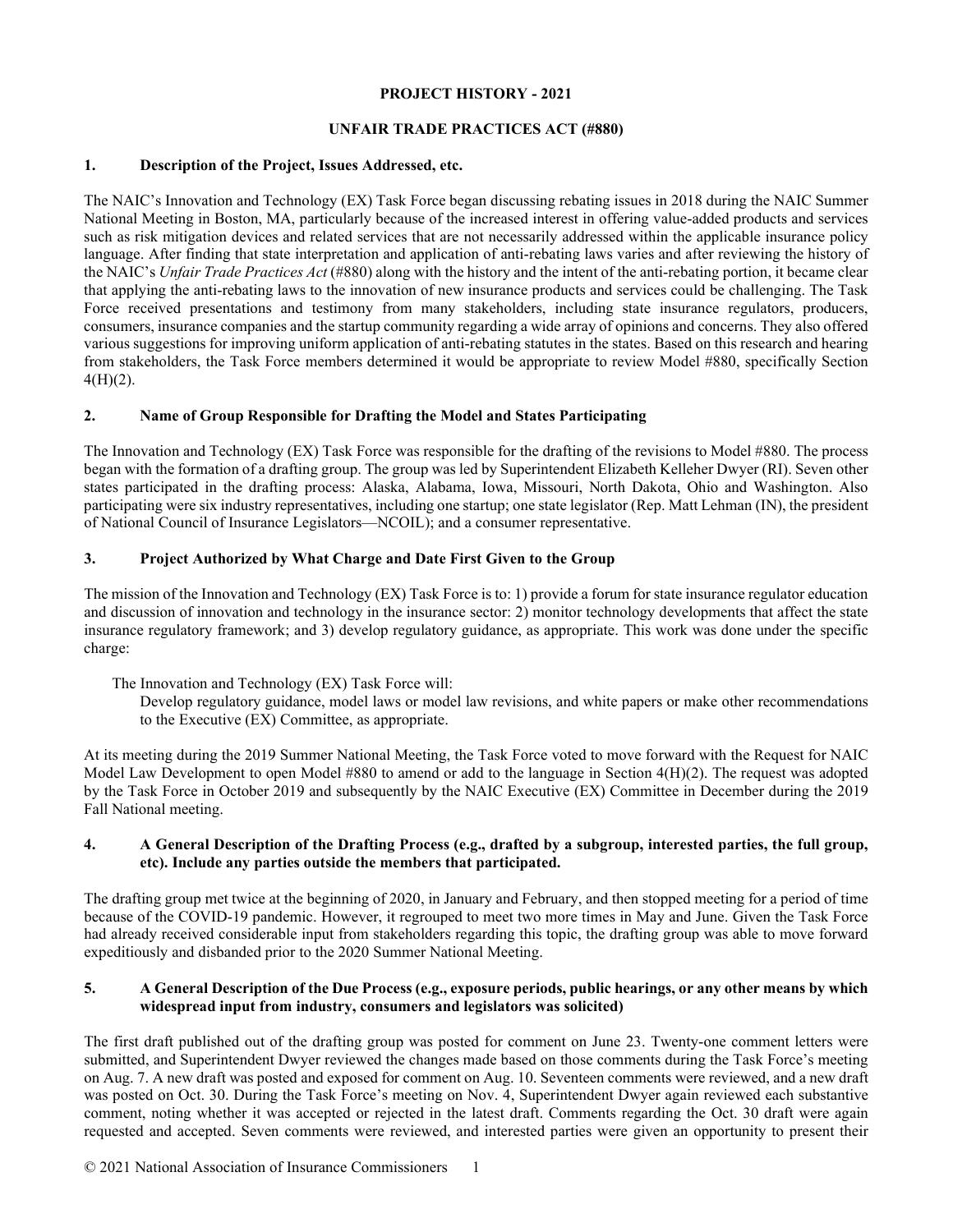points orally. Additionally, Task Force members and interested parties had the opportunity to ask questions or pose challenges to those points during a meeting on Nov. 30. Five presentations were made. Following the meeting on Nov. 30, another draft was posted on Dec. 2. During its meeting on Dec. 4 and with 44 members of the Task Force in attendance, the revised language was adopted, with Nevada dissenting and California, Hawaii, Idaho and New Jersey abstaining.

# **6. A Discussion of the Significant Issues (items of some controversy raised during the due process and the group's response)**

While the genesis for drafting this revised language was primarily the need to clarify intentions related to the acceptability of the offering of things of value in the best interests of the consumer and to mitigate risk associated with what is being underwritten, value-added products and services, Section  $H(2)(e)$ , the group also took on drafting clarifying language related to producer and insurer marketing including non-cash gifts meals, charitable donations on behalf of a customer, raffles and drawings, Section H(2)(f).

Since the term "value-added" is relatively new, there was considerable discussion regarding its use. Ultimately, the drafters and most of the state insurance regulators and interested parties agreed it was the appropriate term and needed no further defining.

There was considerable debate and discussion regarding the list in Section H(2)(e)(ii). The term "primarily designed" was discussed very thoroughly as the early use of the term "primarily intended" gave some state insurance regulators concern given the difficulty in determining "intent." There seemed to be consensus that "designed" was a much better term to use in this case. The list itself was heavily debated both in terms of it being comprehensive and there not being a "catch-all," as well as in terms of the value-added product or service needing to satisfy at least one of the listed criteria.

The cost discussed in Section  $H(2)(e)(iii)$  was also heavily debated. In the end, in addition to other language in that section, it was determined to be appropriate to include a drafting note that notes states may consider alternative language depending on their filing requirements. There was great care given to there being deference or to acknowledging some states may already have statute or regulation language that addresses or sets out permitted practices.

There was also a lot of discussion regarding Section  $H(2)(e)(vi)$ . The debate was primarily around differences of opinion regarding whether offering the value-added product or service would need to be preapproved by the Department of Insurance (DOI). The concern on the part of industry was slowing down the ability to move forward with a pilot or testing something new, which led, ultimately, to the decision to require notification to the DOI, with a 21-day time period for the DOI to object.

In Section H(2)(f), great care was given to the specific terms used in this section. Given the history with this issue specific to the dollar amount, a drafting note was included to offer a suggested monetary amount but ultimately left to the state. In addition, this section addresses commercial or institutional customers as there was a great deal of discussion around excluding commercial lines from this section altogether, considering the notion that a transaction between sophisticated purchasers and sellers does not require this type of oversight.

Lastly, Section H(3) is intended to make clear that original rebating language intended to prevent abuses related to inducement to purchase or renew is still in effect, and this new language should not be construed to change that.

## **7. List the key provisions of the model (sections considered most essential to state adoption)**

Section  $H(2)(e)$ , Section  $H(2)(f)$  and Section  $H(3)$ 

## **8. Any Other Important Information (e.g., amending an accreditation standard)**

No other items are identified at this time.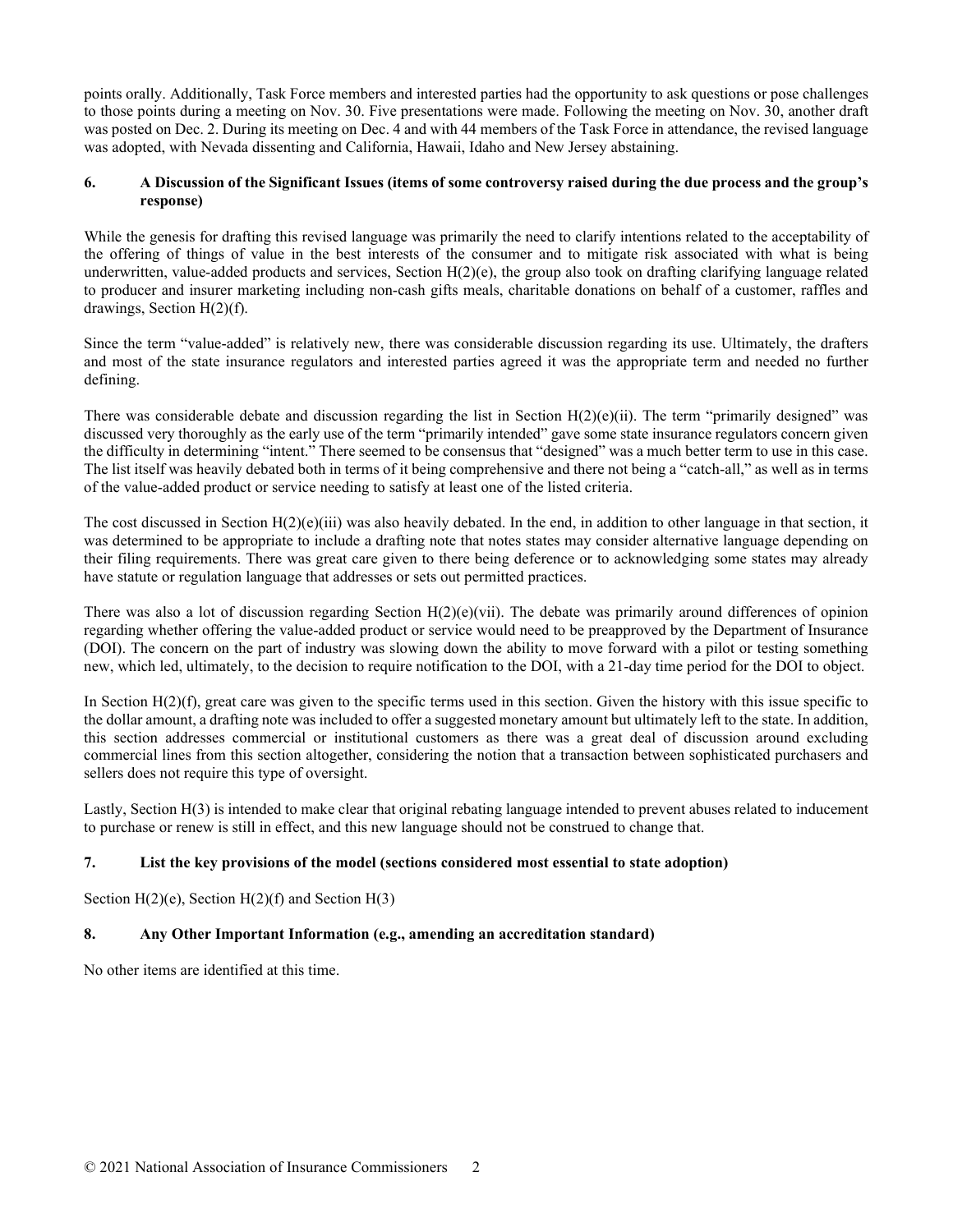#### **PROJECT HISTORY - 2008**

## **UNFAIR TRADE PRACTICES ACT (#880)**

(Travel Underwriting Revisions)

#### **1. Description of the project, issues addressed, etc.**

The revisions address the issue of underwriting in life insurance based on past lawful travel experiences and future lawful travel plans. The revisions prohibit an insurer from refusing life insurance to, refusing to continue life insurance of, or limiting the amount, extent or kind of life insurance available to an individual based on past lawful travel experiences. The revisions also prohibit an insurer from taking the same action based on future lawful travel plans unless such an action is based on sound actuarial principles and actual or reasonably anticipated experience related to a specific destination or the action is taken because, with respect to the specific travel destination, the Centers for Disease Control and Prevention has issued certain alerts or there is an ongoing armed conflict involving the military of a sovereign nation foreign to the country of conflict.

## **2. Name of group responsible for draft the model and states participating:**

Travel to Foreign Countries (A) Working Group and the Life Insurance and Annuities (A) Committee

#### **States Participating during the drafting process:**

| New York     |
|--------------|
| North Dakota |
| Ohio         |
| Pennsylvania |
| Texas        |
| Utah         |
| Wisconsin    |
|              |
|              |
|              |
|              |

## **3. Project authorized by what charge and date first given to the group:**

The following charge was given in 2006:

Analyze issues related to underwriting practices and/or policy exclusions in life insurance policies relating to lawful travel to foreign countries and draft guidelines for interpretation of the Unfair Trade Practices Act or model legislation to address the issues, as necessary.

## **4. A general description of the drafting process (e.g., drafted by a subgroup, interested parties, the full group, etc). Include any parties outside the members that participated.**

The revisions, and comments received on them, were reviewed and discussed by the Working Group. The Working Group adopted a draft of proposed revisions in December 2006, which was then forwarded to the Committee for its consideration. The Committee decided to reopen the draft for additional comments. The Committee reviewed and discussed all comments received. All drafts were distributed to over 100 interested parties and posted on the NAIC Web site. Interested parties that commented on the drafts included industry groups such as the American Council of Life Insurance (ACLI) and MetLife; the American Academy of Actuaries (AAA); and consumer groups, such as the Center for Economic Justice (CEJ) and Anti-Defamation League.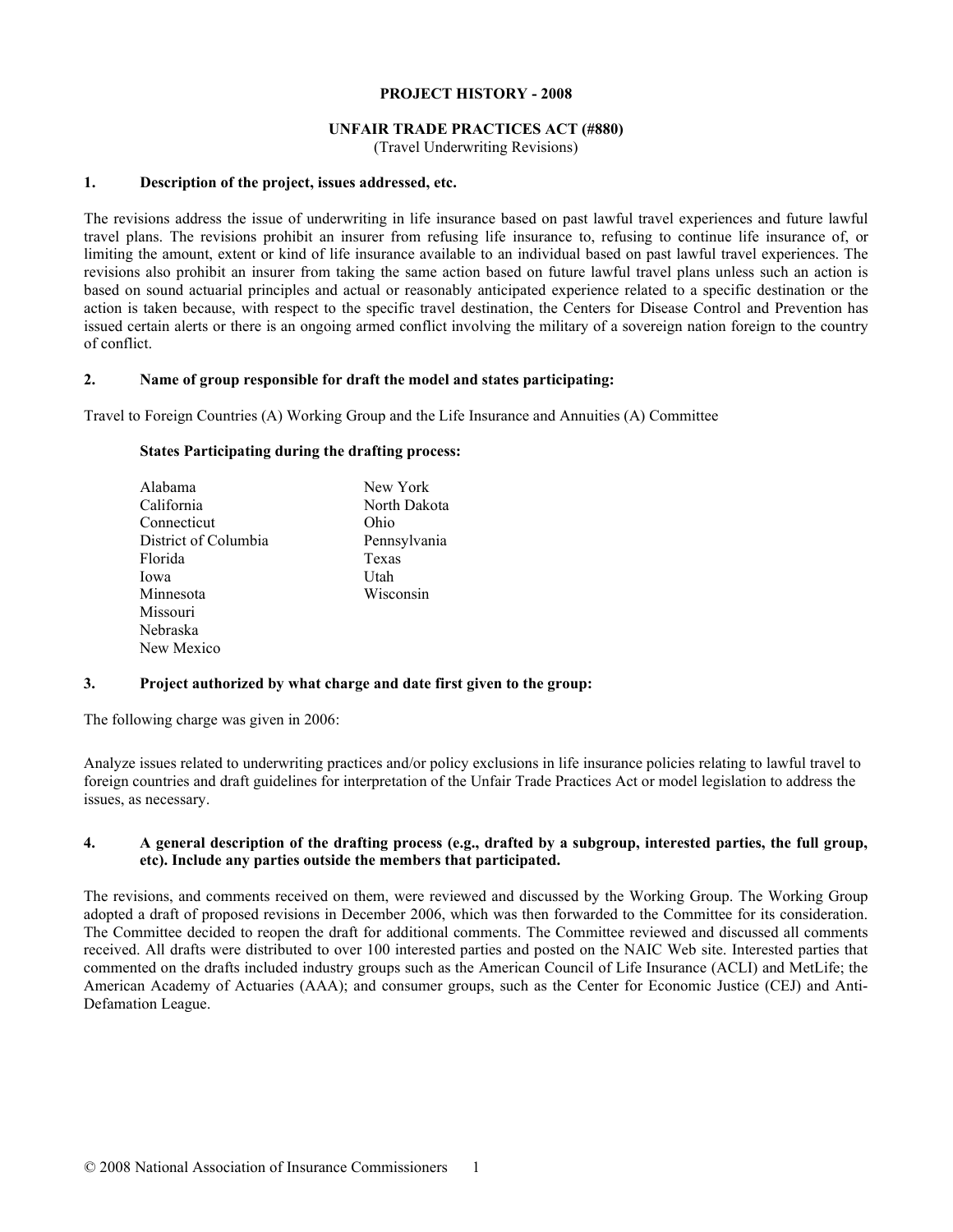## **5. A general description of the due process (e.g., exposure periods, public hearings, or any other means by which widespread input from industry, consumers and legislators was solicited.**

Each draft of the proposed revisions to the model was circulated to interested parties and posted on the NAIC website. Interested parties were given the opportunity to submit comments. The Working Group and Committee reviewed and considered all comments received. Please see below.

# **6. A discussion of the significant issues (items of some controversy) raised during the due process and the group's response.**

The main issue that arose during the drafting process concerned the approach to be used to address the issue and in what manner, if at all, insurers could underwrite life insurance policies based on past or future lawful travel. Among the more controversial provisions in the different approaches debated, was a proposed revision that would have required insurers to file with the commissioner a complete description of any underwriting guidelines based on an individual's future lawful travel plans and the supporting actuarial analysis. Another approach offered that also was controversial concerned what exceptions should be included in the revisions that would allow an insurer to underwrite based on future lawful travel to a specific travel destination if certain specified conditions exist at that travel destination or certain alerts have been issued concerning that specific travel destination. Another approach offered suggested that the revisions were not necessary, but if revisions were made that such revisions apply to future lawful travel plans only. The Committee extensively debated these approaches and others offered. The final revisions represent a compromise reached between all of the impacted stakeholders.

# **7. Any other important information (e.g., amending an accreditation standard).**

None.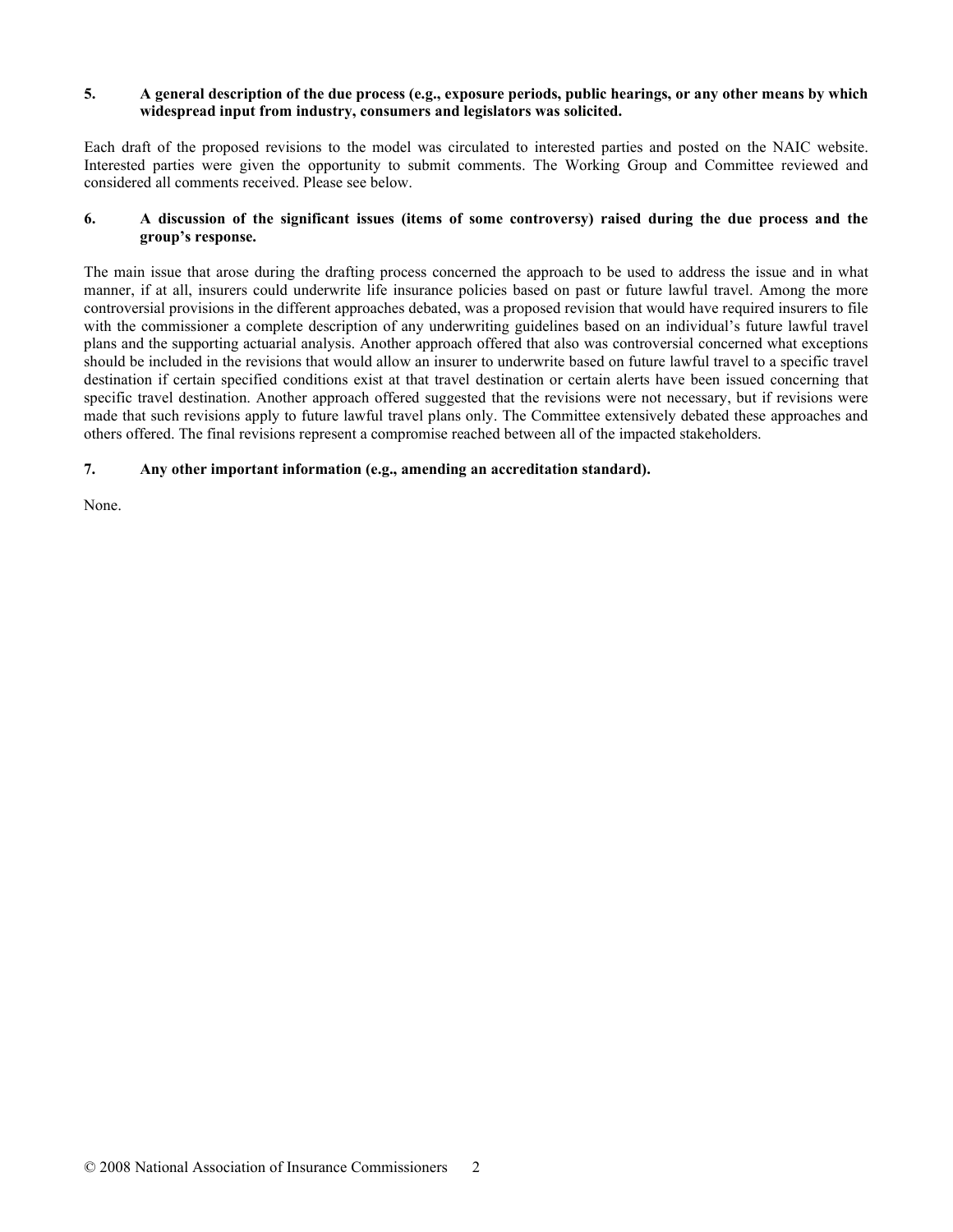# **Travel Underwriting UTPA Revisions Development Timeline**

| Date                 | <b>Action</b>                                                                                                                                                                                                                                                                                                                                                                          |
|----------------------|----------------------------------------------------------------------------------------------------------------------------------------------------------------------------------------------------------------------------------------------------------------------------------------------------------------------------------------------------------------------------------------|
| <b>March 5, 2006</b> | At the NAIC 2006 Spring National Meeting, the Life Insurance and Annuities Committee<br>(Committee) decides to form a working group to work on the Committee's 2006 charge on travel<br>underwriting.                                                                                                                                                                                  |
| Sept. 9, 2006        | At the NAIC 2006 Fall National Meeting, the Working Group holds a public hearing.<br>Congresswoman Debbie Wasserman Schultz (FL) provided taped testimony. Other participants<br>were: Arnold Dicke (American Academy of Actuaries); Karen Aroesty (Anti-Defamation<br>League); Robbie Meyer (American Council of Life Insurers); and Birny Birnbaum (Center for<br>Economic Justice). |
| Nov. 27, 2006        | 1st Draft of proposed revisions to the Unfair Trade Practices Model Act (UTPA) to address travel<br>underwriting is distributed for comment to over 100 interested parties. Draft also posted on the<br>NAIC Web site.                                                                                                                                                                 |
| Dec. 4, 2006         | The Working Group holds a conference call to discuss the comments received on the Nov. 27,<br>2006, draft. Interested parties, including ACLI, CEJ, and AAA, discuss their comments. The<br>Committee directs NAIC staff to prepare and distribute for comment a new draft of revisions to<br>reflect the conference call discussion.                                                  |
| Dec. 15, 2006        | $2nd$ Draft of proposed revisions to the UTPA is distributed for comment to over 100 interested<br>parties. Draft also posted on the NAIC Web site.                                                                                                                                                                                                                                    |
| Dec. 20, 2006        | Working Group holds a conference call to discuss the comments received on the Dec. 15, 2006,<br>draft. Interested parties, including ACLI, CEJ, and AAA discuss their comments. Working<br>Group adopts with amendments to send to the Committee for its consideration. The Working<br>Group directs NAIC staff to prepare and distribute for comment the revised draft.               |
| Dec. 20, 2006        | 3rd Draft of proposed revisions, as adopted by the Working Group, distributed to over 100<br>interested parties. Draft posted on the NAIC Web site.                                                                                                                                                                                                                                    |
| <b>March 5, 2007</b> | Committee holds a conference call to discuss the comments received on the Dec. 20, 2006, draft.<br>Interested parties, including ACLI, CEJ, and AAA, discuss their comments. The Committee took<br>the comments under advisement.                                                                                                                                                      |
| March 11, 2007       | At the NAIC 2007 Spring National Meeting, the Committee adopts revisions to Dec. 20, 2006,<br>draft based on Alabama comments (with a tie vote and Chair breaking the tie in favor the<br>revisions). Committee decides to hold draft.                                                                                                                                                 |
| March 11, 2007       | 4 <sup>th</sup> Draft of proposed revisions is distributed for comment to over 100 interested parties. Draft<br>posted on NAIC Web site.                                                                                                                                                                                                                                               |
| June 12, 2007        | 5 <sup>th</sup> draft of proposed revisions is distributed for comment to over 100 interested parties. Draft<br>posted on NAIC Web site.                                                                                                                                                                                                                                               |
| Aug. 28, 2007        | Committee holds a conference call to discuss model law development or guideline status for<br>UTPA revisions. Committee decides on guideline status.                                                                                                                                                                                                                                   |
| Sept. 30, 2007       | At the NAIC 20007 Fall National Meeting, the Committee discusses the UTPA revisions.<br>Interested parties comment on the major issues. Discussion of a dual-option approach.                                                                                                                                                                                                          |
| Nov. 27, 2007        | Committee holds a conference call to discuss the approach to the UTPA revisions. Decides to<br>again pursue single-option approach and to try to reach a consensus. Announces plans to<br>continue discussion at NAIC 2007 Winter National Meeting.                                                                                                                                    |
| Dec. 3, 2007         | At the NAIC 2007 Winter National Meeting, the Committee decides to re-circulate the June 12,<br>2007, draft with a new comment period of Jan. 10, 2008, particularly for Committee members                                                                                                                                                                                             |